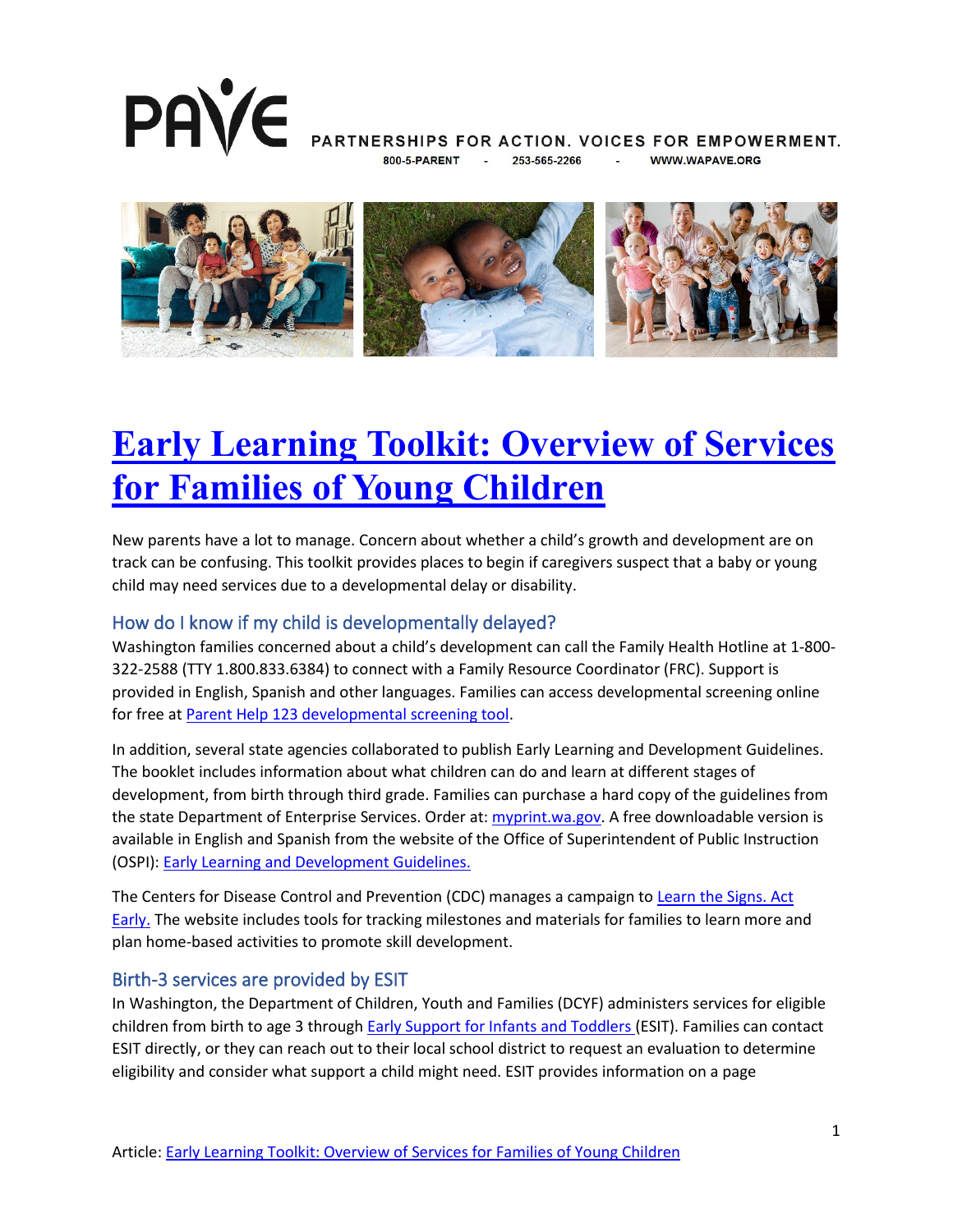# **PAVE**

PARTNERSHIPS FOR ACTION. VOICES FOR EMPOWERMENT.

 $800 - 5 - P \triangle R$ FNT -253-565-2266 **Contractor** WWW.WAPAVE.ORG

called [Parent Rights and Leadership,](https://www.dcyf.wa.gov/services/child-development-supports/esit/parent-rights) with procedural safeguards described in a brochure that can be downloaded in multiple languages.

## Evaluation determines eligibility

After a referral is accepted, a team of professionals uses standardized tools and observations to evaluate a young child's development in five areas:

- · **Physical:** Reaching for and grasping toys, crawling, walking, jumping
- · **Cognitive:** Watching activities, following simple directions, problem-solving
- · **Social-emotional:** Making needs known, initiating games, starting to take turns
- · **Communication:** Vocalizing, babbling, using two- to three-word phrases
- · **Adaptive:** Holding a bottle, eating with fingers, getting dressed

### Services are provided through an IFSP

Children who qualify receive services through an Individualized Family Service Plan (IFSP). Early learning programs are designed to enable success in the child's natural environment (home, daycare, etc.), which is where the child would be if disability was not a factor. PAVE provides more information in an article and a two-part video series:

(Article) [Early Intervention: How to Access Services for Children Birth to 3 in Washington.](https://wapave.org/early-intervention-how-to-access-services-for-children-birth-to-3-in-washington/)

(2-part Video Series) [Disability Rights for Littles: Key Information for Families of Babies, Preschoolers,](https://wapave.org/disability-rights-for-littles-key-information-for-families-of-babies-preschoolers-and-primary-school-children/)  [and Primary-School Children.](https://wapave.org/disability-rights-for-littles-key-information-for-families-of-babies-preschoolers-and-primary-school-children/) 

#### IDEA includes three parts

The federal law that protects children with disabilities and creates a funding source for services to meet their individualized needs is the Individuals with Disabilities Education Act (IDEA).

[Part A](https://uscode.house.gov/view.xhtml?path=/prelim@title20/chapter33/subchapter1&edition=prelim) includes general guidance about the rights of children 0-21 with disabilities.

[Part B](https://uscode.house.gov/view.xhtml?path=/prelim@title20/chapter33/subchapter2&edition=prelim) protects eligible students ages 3-21 with the right to school-based services delivered through an Individualized Education Program (IEP).

[Part C](https://www2.ed.gov/programs/osepeip/index.html) guarantees the right to early intervention services for children Birth-3 who meet eligibility criteria.

PAVE provides an overview article about the federal law and its primary features: [IDEA: The Foundation](https://wapave.org/idea-the-foundation-of-special-education/)  [of Special Education.](https://wapave.org/idea-the-foundation-of-special-education/)

#### Child Find protects the right to evaluation

Under IDEA, school districts have the affirmative duty to seek out and evaluate children with known or suspected disabilities who live within their boundaries. That affirmative duty is protected through IDEA's Child Find Mandate.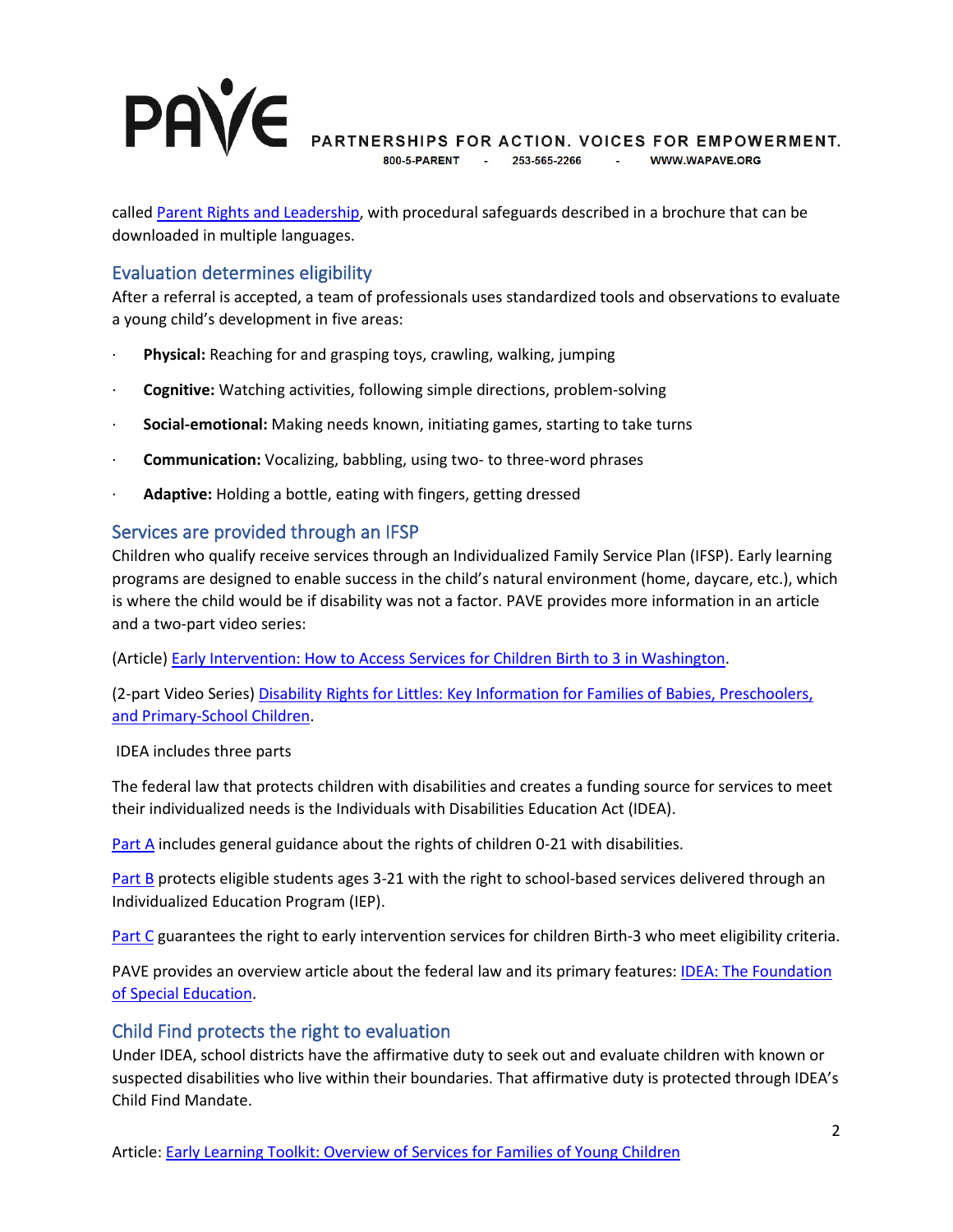

PARTNERSHIPS FOR ACTION. VOICES FOR EMPOWERMENT.

800-5-PARENT 253-565-2266 - WWW.WAPAVE.ORG

Child Find Mandate protects:

Children Birth-3 with known or suspected disability conditions that may significantly impact the way they learn and engage within their natural environment

Students 3-21 who may be significantly impacted in their ability to access grade-level learning at school because of a known or suspected disability condition

If these criteria are met, the school district in which the child lives has the duty to evaluate to determine eligibility for services. For more information, PAVE provides an article: [Child Find: Schools Have a Legal](https://wapave.org/child-find-schools-have-a-legal-duty-to-evaluate-children-impacted-by-disability/)  [Duty to Evaluate Children Impacted by Disability.](https://wapave.org/child-find-schools-have-a-legal-duty-to-evaluate-children-impacted-by-disability/)

#### Information for children 3-5 or older

Children with early intervention services are evaluated to determine whether they are eligible for school-based services when they turn 3.

PAVE provides an article with more information about the early learning transition process: What's Next [when Early Childhood Services End at Age 3?](https://wapave.org/whats-next-when-early-childhood-services-end-at-age-3/)

PAVE also provides a short summary of key information and a checklist to help track transition steps: [Early Learning Transition: When Birth-3 Services End.](https://wapave.org/early-learning-transition-when-birth-3-services-end/)

Part 2 of PAVE's video series for parents of young children includes detail about the transitions into preschool and primary school: [Disability Rights for Littles: Key Information for Families of Babies,](https://wapave.org/disability-rights-for-littles-key-information-for-families-of-babies-preschoolers-and-primary-school-children/)  [Preschoolers, and Primary-School Children.](https://wapave.org/disability-rights-for-littles-key-information-for-families-of-babies-preschoolers-and-primary-school-children/)

If a child did not receive early intervention services but disability is suspected or shown to impact learning, a family caregiver or anyone with knowledge of a child's circumstances can request that the school district evaluate a child 3 years or older to determine eligibility for school-based services. PAVE provides information about how to make a formal written request for an educational evaluation: Sample [Letter to Request Evaluation.](https://wapave.org/sample-letter-to-request-evaluation/)

#### Preschool children have a right to be included

If eligible, students 3-21 can receive free services through an Individualized Education Program (IEP) served by the local school district. PAVE provides guidance for families new to the process: Steps to [Read, Understand, and Develop an Initial IEP.](https://wapave.org/steps-to-read-understand-and-develop-an-initial-iep/)

The Office of Superintendent of Public Instruction (OSPI), provides guidance specific to **Early Childhood** [Special Education.](https://www.k12.wa.us/student-success/special-education/early-childhood-special-education) Districts must consider how to include preschool students with non-disabled peers. General education classrooms are considered the [Least Restrictive Environment,](https://www.k12.wa.us/student-success/special-education/early-childhood-special-education/preschool-least-restrictive-environment-lre-indicator-6) and LRE is a primary guiding principle of the IDEA.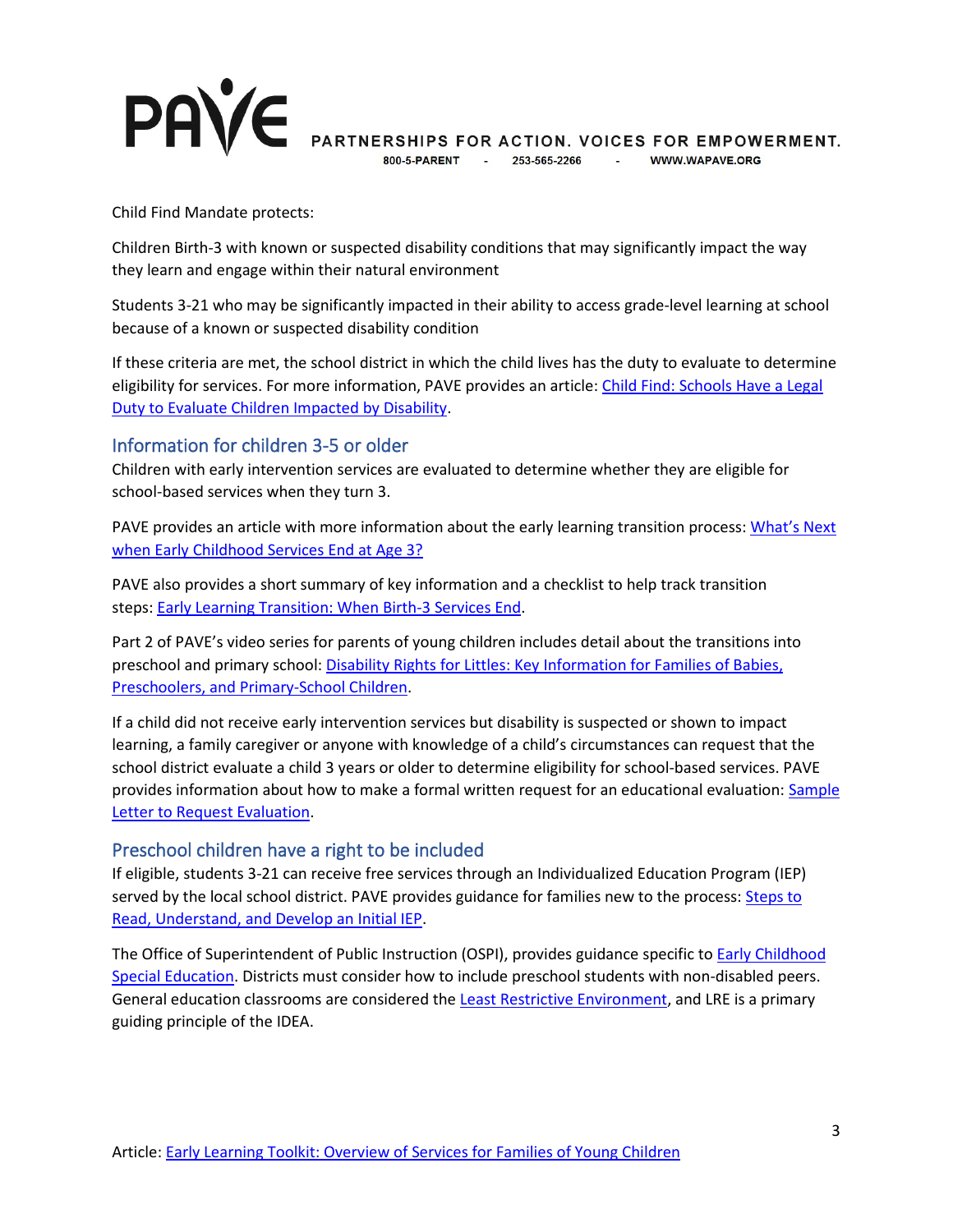#### **PAVE** PARTNERSHIPS FOR ACTION. VOICES FOR EMPOWERMENT. 800-5-PARENT **Contractor** 253-565-2266 - WWW.WAPAVE.ORG

### There are 14 IEP eligibility categories

Students 3-21 may be eligible for IEP services if they meet criteria in a category defined by federal and state regulations. A PAVE article provides more detail about each of these categories and describes the evaluation process: [Evaluations Part 1: Where to Start When a Student Needs Special Help at School.](https://wapave.org/evaluations-part-1-where-to-start-when-a-student-needs-special-help-at-school/)

Below is a list of IEP eligibility categories. The Washington Administrative Code [\(WAC 392-172A-01035\)](https://app.leg.wa.gov/wac/default.aspx?cite=392-172a-01035) lists state criteria for each category.

Developmental Delay is an eligibility category for Washington students through age 9. At that point, an evaluation would need to show eligibility in one of the other 13 categories for the student to continue receiving IEP services.

Please note that a medical diagnosis is not required for a school district to determine eligibility, which is based on three criteria:

- 1. a disability is present
- 2. a student's learning is significantly impacted, and
- 3. services are necessary to help the child access appropriate learning.

All three prongs must be present for a student to be eligible for an IEP in one or more of these disability categories:

- Autism
- Emotional Disturbance (In Wash., Emotional Behavioral Disability)
- Specific Learning Disability
- Other Health Impairment
- Speech/Language Impairment
- Multiple Disabilities
- Intellectual Disability
- Orthopedic Impairment
- Hearing Impairment
- Deafness
- Deaf blindness
- Visual Impairment/Blindness
- Traumatic Brain Injury
- Developmental Delay (ages 0-9 in Wash.)